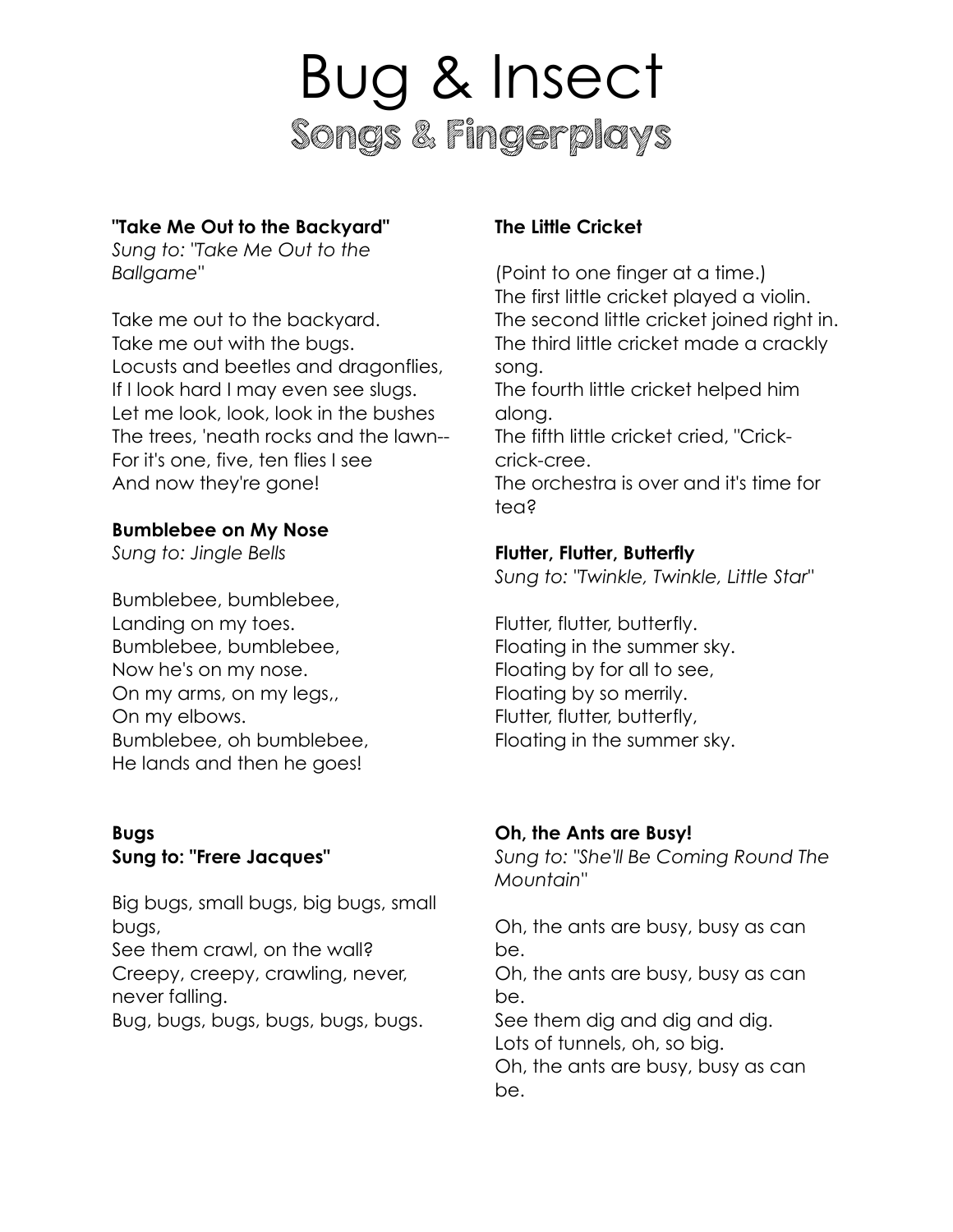# **Roly-Poly Caterpillar**

Roly-poly caterpillar (wiggle right pointer finger) Into a corner crept, (place right pointer finger in left cupped hand) Spun around himself a blanket (spin around) Then for a long time slept. (place head on folded hands) Roly-poly caterpillar (wiggle right pointer finger) Wakening by and by, ("stretch" right pointer finger) Found himself with beautiful wings Changed to a butterfly. (flutter arms like wings)

# **Ladybug Fly**

*Sung to: "Three Blind Mice"* 

Fly, fly, fly Ladybugs fly Fly over here Fly over there They fly up high and they fly down low. Around and around and around they go. They fly fast, and they fly slow. Oh, ladybugs fly

# **Five Little Ladybugs**

Five little Ladybugs climbing up a door

One Flew away then there were four Four Little ladybugs sitting on a tree One flew away then there were three Three little ladybugs landed on a shoe One flew away and then there were two

Two little ladybugs looking for some fun

One flew away and then there was one

One little ladybug sitting in the sun She flew away and then there were none

# **Ants Go Marching**

*Sung to: "When John Comes Marching Home"* 

The ants came marching two by two, Hurrah! Hurrah! (Students walk in pairs of 2 side by side each other in a circle) The ants came marching two by two The little one stopped to tie his shoe. They all go marching down around the town. Boom, Boom, Boom. Other Verses: The ants came marching three by three... The little one stopped to climb a tree. The ants came marching four by four.... The little one stopped to shut the door....

The ants came marching five by five... The little one stopped to take a dive....

The ants came marching six by six.... The little one stopped to pick up sticks....

The ants came marching seven by seven....

The little one stopped to go to heaven...

The ants came marching eight by eight...

The little one stopped to shut the gate...

The ants came marching nine by nine...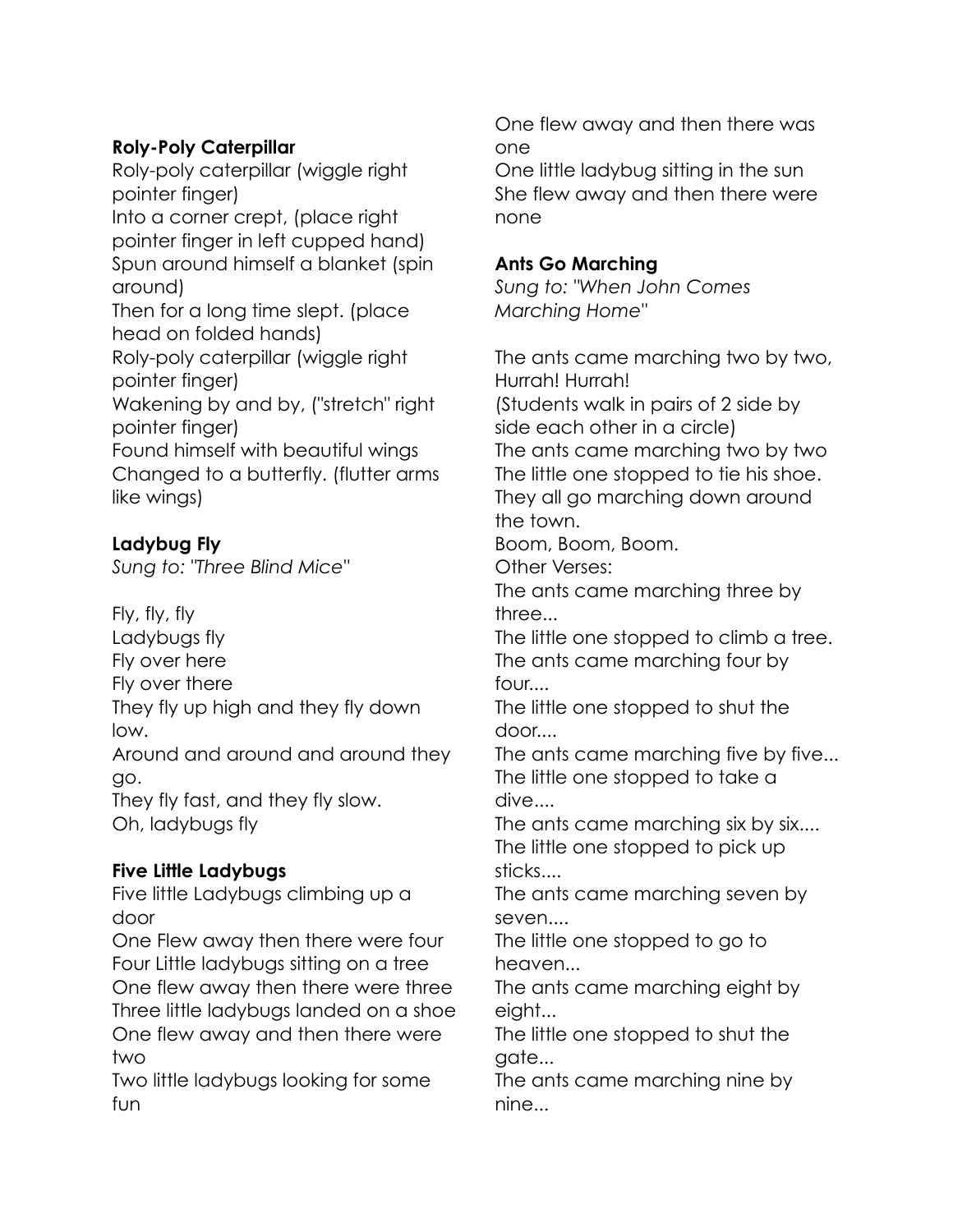The little one stopped to scratch his spine...

The ants came marching ten by ten The little one stopped to say THE END!

# **Insect Song**

*Sung to: "The Wheels on the Bus"* 

The firefly at night goes blink blink blink

Blink blink blink blink blink blink The firefly at night goes blink blink blink

All around the town

The bees in the flowers go buzz buzz buzz....

The ants in the grass go march march march...

The crickets in the leaves go chirp chirp chirp...

The caterpillar in the field goes creep creep creep....

## **Can you Move with Me?**

*Sung to: "Do Your Ears Hang Low"* 

Can you wiggle like a worm? Can you squiggle? Can you squirm? Can you flutter? Can you fly like a gentle butterfly? Can you crawl upon the ground Like a beetle that is round? Can you move with me? Can you flip? Can you flop? Can you give a little hop? Can you slither like a snake? Can you give a little shake? Can you dance like bee Who is buzzing round a tree? Can you move with me?

## **A Fly is on my Toe**

Sung to: "Farmer in the Dell"

A fly is on my toe, A fly is on my toe, Hi-ho, just watch me blow. A fly is on my toe

Other verses: A fly is on my nose ,my head, my ear, my elbow, my knee, etc..

# **I'm a Firefly**

I'm a little firefly Look at me! I'm as happy as I can be. See my light flicker and shine so bright Now watch me fly into the night!

## **Firefly**

A little light is going by, It is going up to see the sky. A little light with wings.

I could have never thought of it, To have a little bug all lit And made to go on wings.

## **Bug Fingerplay**

1, 2, 3 ( hold up fingers) There is a bug on me! (point to shoulder) Where did it go? ( brush off) I don't know ( Shrug Shoulder and look really puzzled)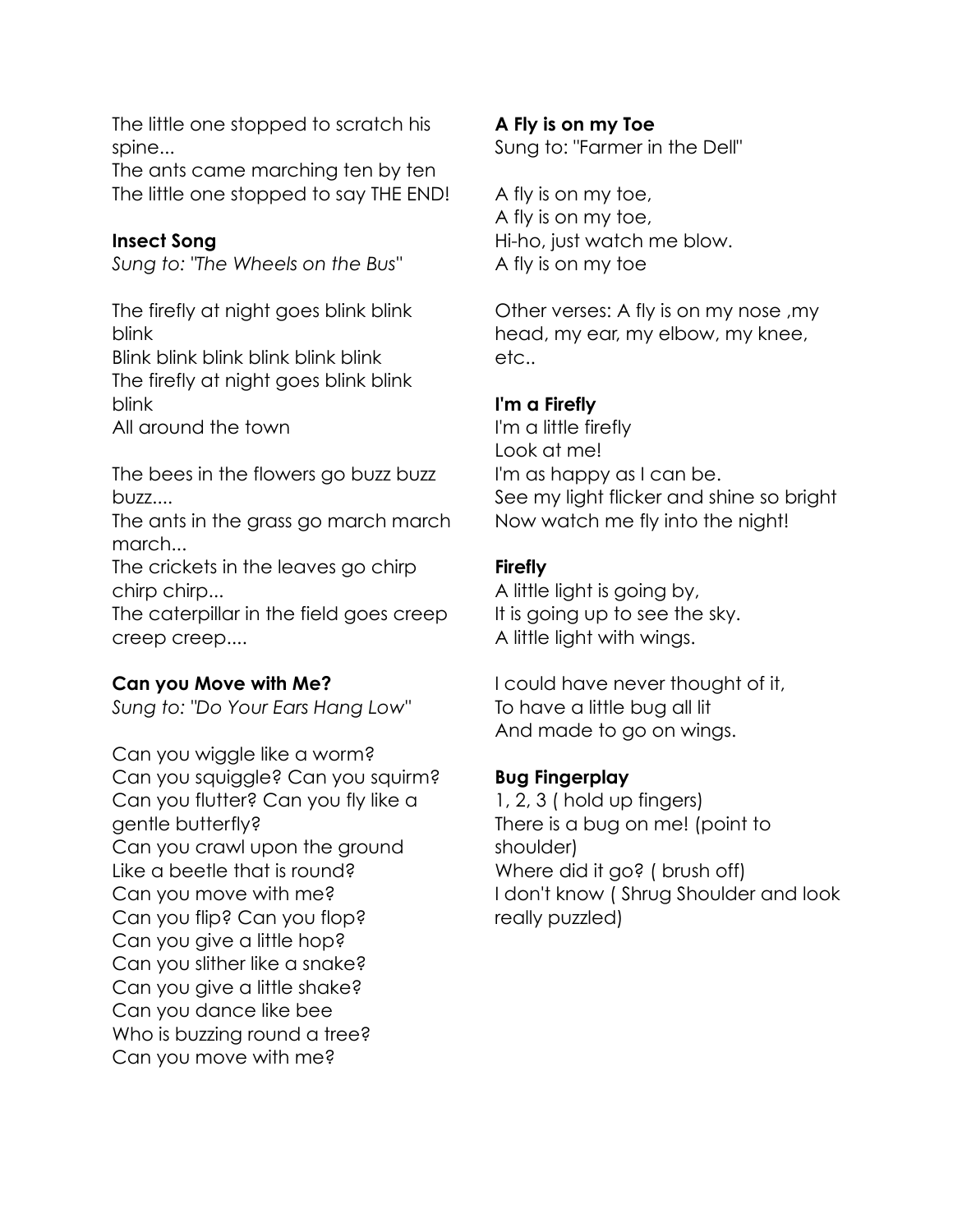#### **Pretty Ladybugs**

*Sung to: "The Muffin Man"* 

Ladybug has 1 black spot, 1 black spot, 1 black spot; Ladybug has 1 black spot, Pretty ladybug! *(Can go all the way to 10)* 

## **8 Ants**

One ant two ants, three ants four. Our picnic is their grocery store. Five ants, six ants, seven ants, eight. They are crawling on my plate! Eight ants, seven ants, Stomp around. Six ants, five ants On the ground. Four ants, three ants, On the run! Two ants, one ant, No more fun.

Once I saw an Ant Hill Once I saw an anthill With no ants about; So I said, "Dear little ants Won't you please come out?" Then as if the little ants Had heard my call, One, two, three, four, five came out, And that was all.

#### **Bumble Bee**

*Sung to: "Jingle Bells"* 

Bumble Bee, bumble bee, Landing on my nose, Bumble bee, bumble bee, Now he's on my toes.

On my arms, on my legs, On my elbows.

Bumble bee, oh bumble bee He lands, and then he goes.

#### **Buzzing Bumble Bees**

6 buzzing bumblebees Flying around the hive One buzzes off and that leaves 5. 5 buzzing bumblebees Flying near my door, 1 buzzes off and that leaves 4 4 buzzing bumblebees Flying around a tree, 1 busses off and that leaves 3 3 buzzing bumblebees In the sky so blue 1 buzzes of and that leaves 2 2 buzzing bumblebees Flying by the sun 1 buzzes off and that leaves 1 1 buzzing bumblebee Looking for some fun It buzzes off and that leaves none.

## **Bee Fingerplay**

Here is the bee hive (hold fist together) But where are all the bees (hold up hands) Hiding very carefully 1,2,3,4,5 (Hold up fingers one at a time) Bzzzzzzzzzzzzzzzzz (Walk and try to sting someone) (You can also use both hands and have 10 bees.)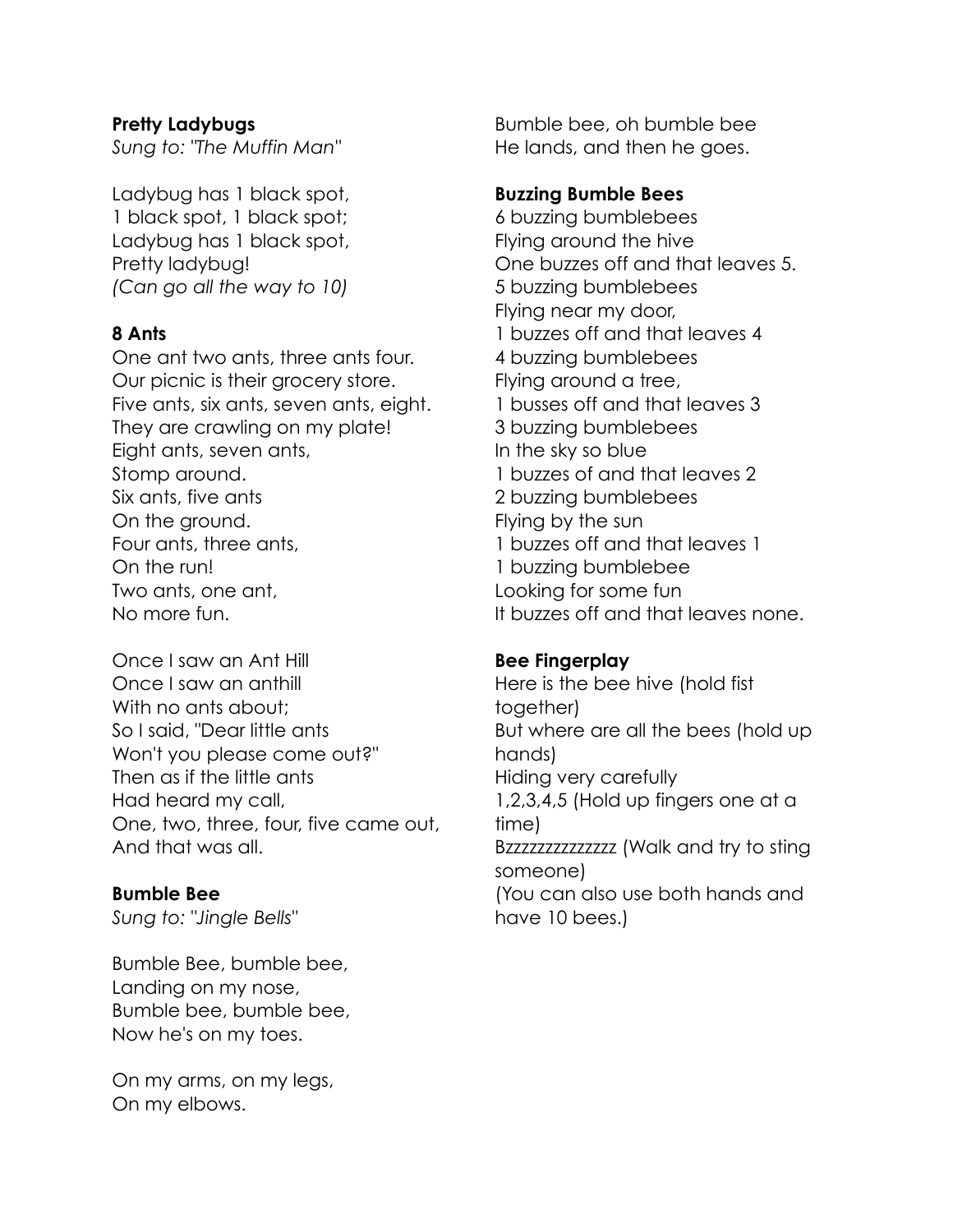#### **Caterpillar Chant**

A caterpillar looks so small. It is hardly there at all. It munches on green leafy treats, And it gets bigger as it eats.

It eats and eats, 'til pretty soon, It wraps up tight in a cocoon. When it wakes up it blinks its eyes And says, "I'm now a butterfly!"

#### **Lady Monarch Song**

*Sung to: "Yankee Doodle"* 

Lady Monarch made a hat of flowers, leaves and spring things, Went to town to show it off But she forgot her earrings. Lady Monarch cried and wept, She was very sad, Then two bees sat on her ears, So she was very glad.

**Little Butterfly**  *Sung to: "I'm A Little Teapot"* 

I'm a little butterfly I have wings I fly around And see all things. When I see a flower That looks great I call out To all of my mates.

#### **I'm a Butterfly**

*Sung to: "Skip to My Lou"* 

I'm a butterfly, come fly with me I'm a butterfly, come fly with me I'm a butterfly, come fly with me

Come fly with me, my darling

A butterfly, come drink nectar with me

A butterfly, come drink nectar with me

A butterfly, come drink nectar with me

Drink nectar with me, my darling.

A butterfly, now sleep like me A butterfly, now sleep like me A butterfly, now sleep like me Come sleep like me, my darling.

#### **We're going on a Bug Hunt**

*Sung to: "We're going on a bear hunt"* 

We're going on a bug hunt! We're going to catch some big ones. What a sunny day! Are you ready? OK!

Oh my! A bee! A black & yellow bee, Flying over the flowers. BUZZ.....

We're going on a bug hunt! We're going to catch some big ones. What a sunny day! Are you ready? OK!

Oh, my! An ant! A tiny, black ant, Crawling through the grass. Shh...

We're going on a bug hunt! We're going to catch some big ones. What a sunny day! Are you ready? OK!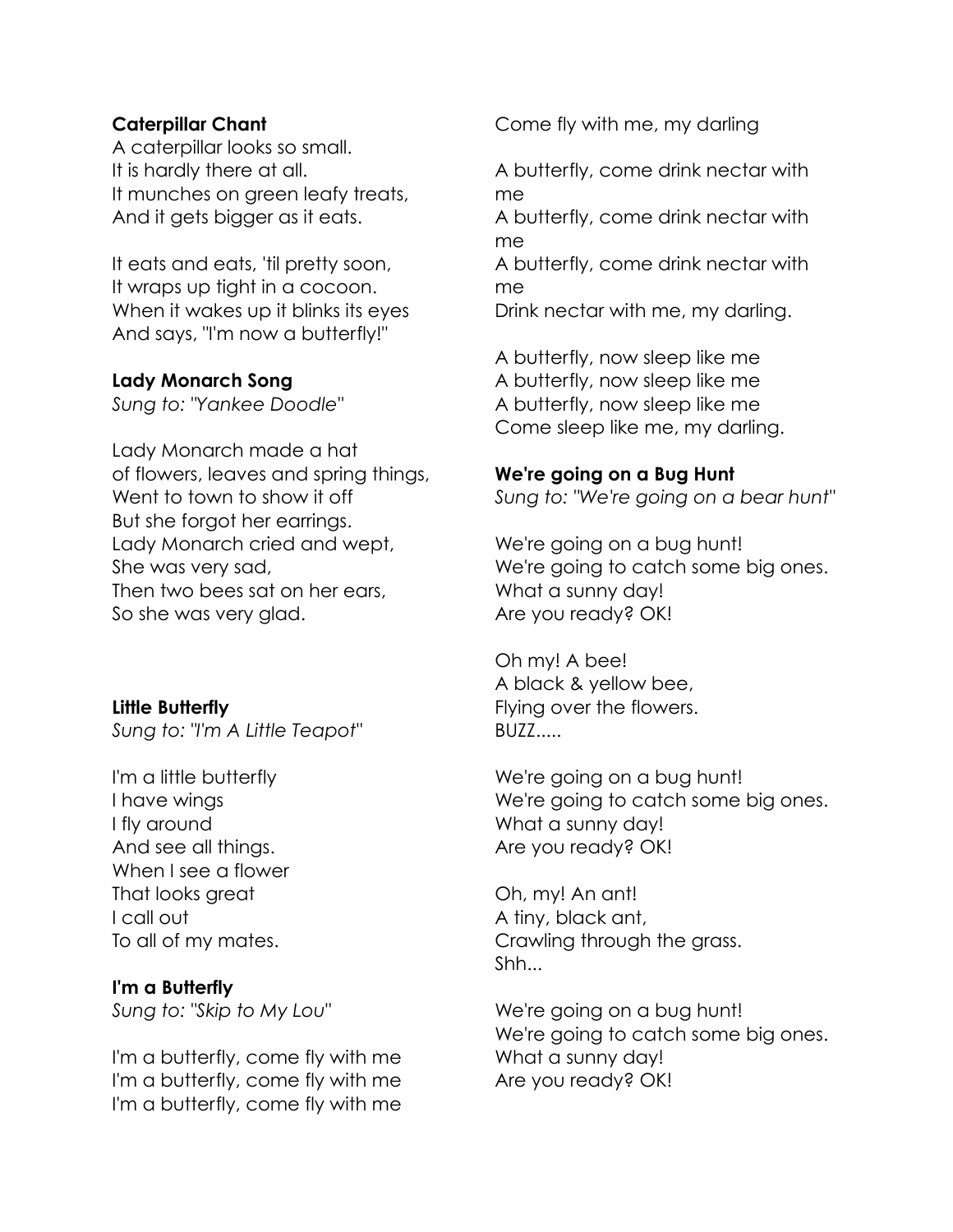Oh, my! A grasshopper! A big, green grasshopper, Hopping around the tree. Boing, boing...

We're going on a bug hunt! We're going to catch some big ones. What a sunny day! Are you ready? OK!

Oh, my! A butterfly! A pretty, orange butterfly, Floating in the sky. Whoosh, whoosh...

We're going on bug hunt! We're going to catch some big ones. What a sunny day! Are you ready? OK!

Oh my! A spider! A big black spider, Creeping on the tree. Creep, creep...

Now take the class out on a real BUG HUNT. Keep the bugs only for a day. Then set them free. We call them parttime pets.

#### **Never Squash a Bug**

*Sung to: "Row, row, row, your boat"* 

Never, never squash a bug, There mother nature's friends. Catch one in a plastic jar, Then let it go again.

#### **Bumble Bee**

*Sung to: "Are you sleeping"* 

Bumble bee, bumble bee Don't sting me, don't sting me. Just fly to your home, And leave me alone. Don't sting me, don't sting me.

**Oh Butterfly!**  *Sung to: "Oh Christmas Tree"* 

Oh, butterfly, Oh, butterfly How I love your colors. Oh, butterfly, Oh, butterfly How I love your colors. You fly so high and beautiful, Your so soft and gentle. Oh, butterfly, Oh, butterfly, How I love your colors.

#### **Catching Bugs**

*Sung to: "Mary had a little lamb"* 

Catch some bugs, and look at them, Watch them, feed them. Catch some bugs and look at them, Then please let them go.

Keep Bugs Safe Sung to: "Make New Friends, But Keep the Old"

Keep bugs safe, and let them go. They belong in nature, yes the great outdoors.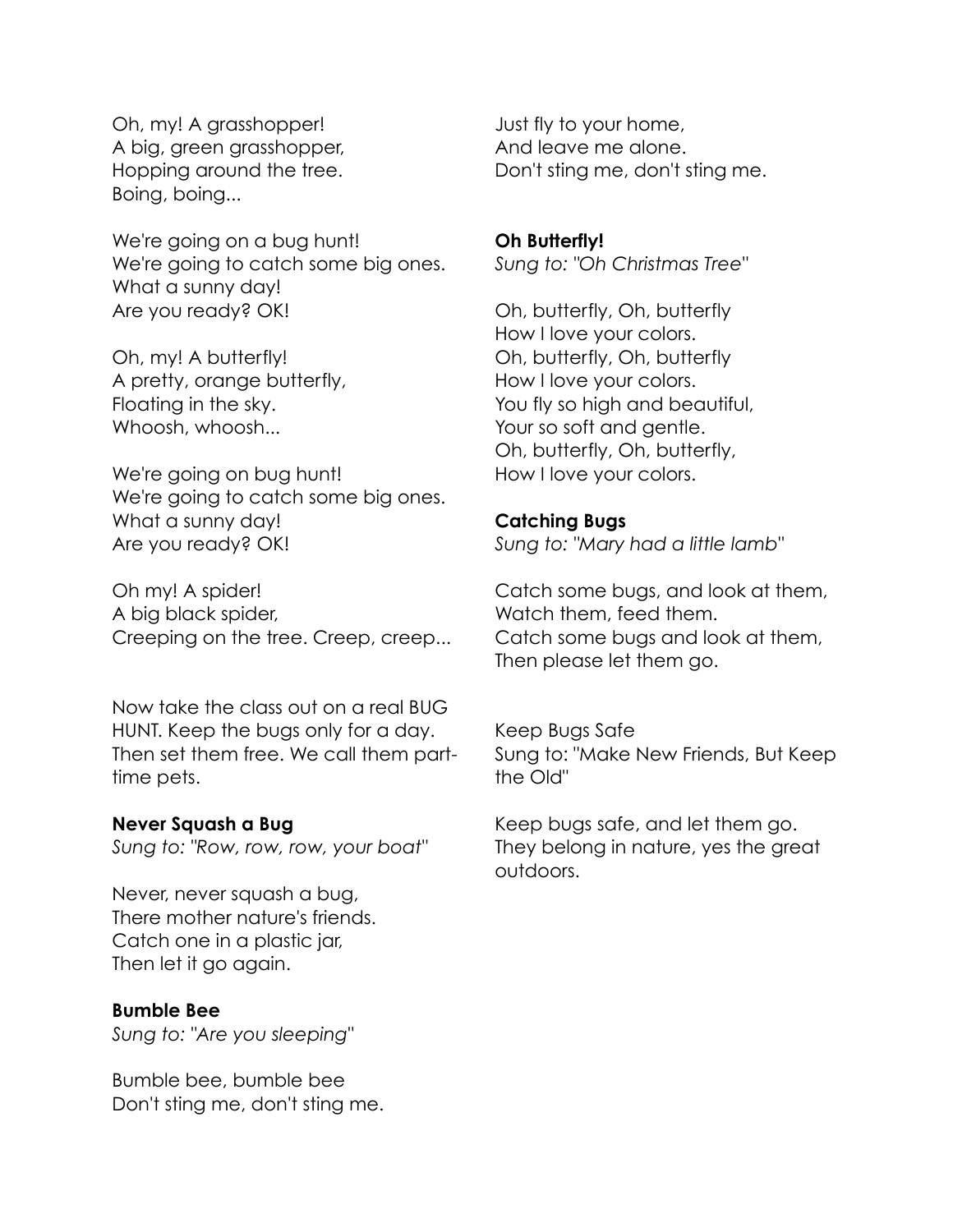## **Pretty Firefly**

*Sung to: " This little light of mine"* 

See this pretty Firefly, Flying in the midnight sky.

See this pretty Firefly, Flying in the midnight sky.

See this pretty Firefly, Flying in the midnight sky.

This firefly's light is so bright.

## **Pretty Butterfly**

*Sung to: "Up on the House Top"* 

First comes a butterfly and lays an egg,

Out comes the caterpillar with many legs.

Oh, see the caterpillar spin and spin, A little cocoon (chrysalis) to sleep in.

Oh, oh, oh, look and see Oh, oh, oh, look and see Out of the cocoon (chrysalis) my, oh, mym Out comes a pretty butterfly.

## **Ladybug**

*Sung to: "This Old Man"*  Ladybug, show your spots. You have red winds and black dots. We will count those seven dots On your shiny shell. Lady, your spots are swell!

#### **Hunting Bugs**

Sung to: "A- Hunting we will go"

A-hunting we will go A -hunting we will go We'll catch a (insert any insect here) and put it in a box (loudly) and then we'll let it go!

## **The Little Caterpillar**

Sung to: "Itsy, Bitsy Spider"

The little caterpillar crawled up into a tree,

Spun his cocoon and slept so quietly, All through the winter he didn't make a sound,

He dreamt of his new life when he'd be flying all around.

While he was sleeping the snow did gently fall,

Winter came and went, then her heard the robin's call,

Come on Mr. Butterfly, out of your cocoon

Spread your wings and fly for me, while I sing my tune.

## **Caterpillar**

Sung to: "Addams family"

Refrain: My tummy is fat (snap, snap) I like it like that (snap, snap) I wiggle around I jiggle around My tummy is fat (snap, snap)

I'm a striped caterpillar I'm such a chubby feller I love to eat and eat, Those leaves are such a treat

*Back to refrain*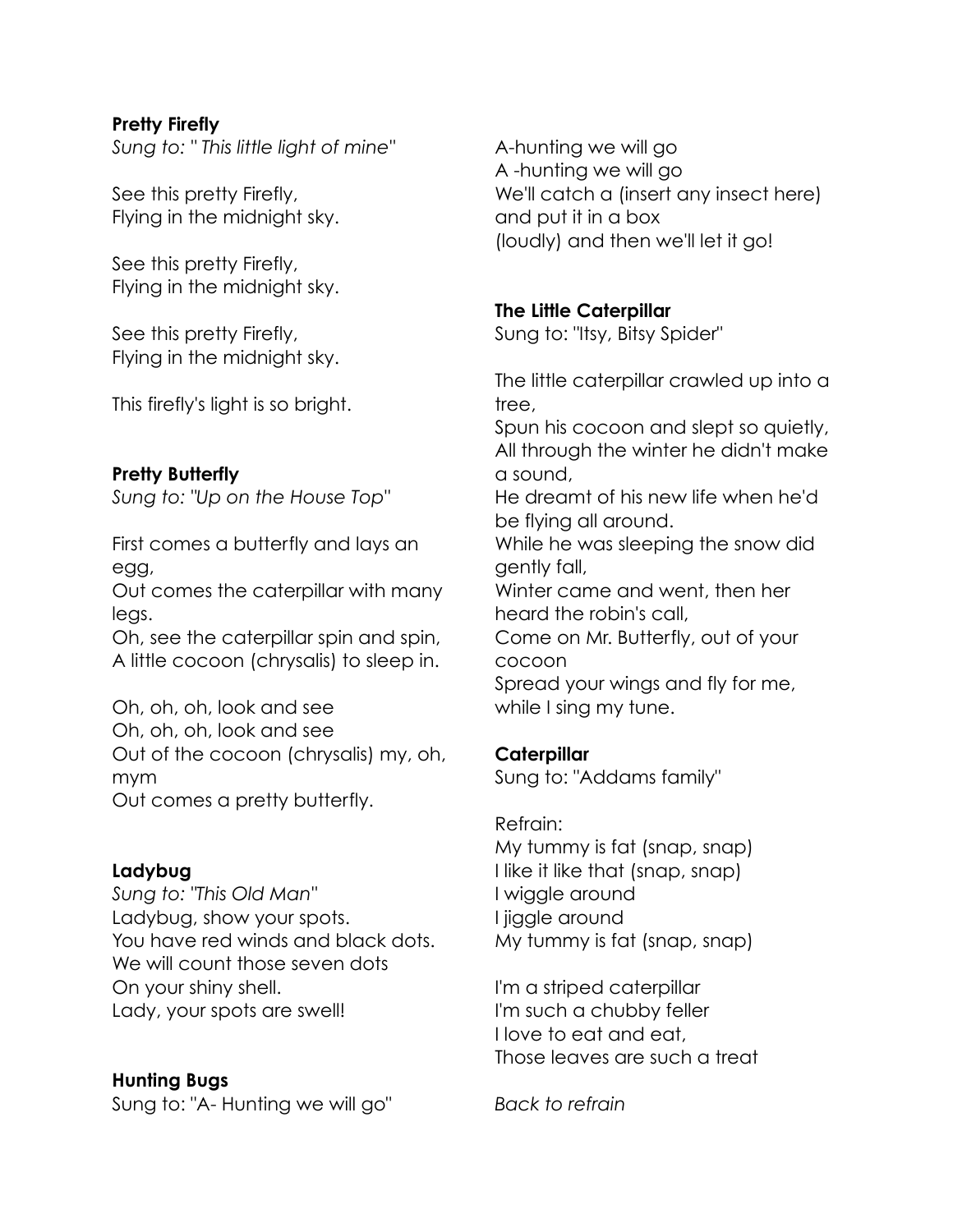# **Caterpillar Crawled**

A caterpillar crawled (extend left arm and crawl right index finger up it like a caterpillar) To the top of a tree. "I think I'll take a nap," said he (wiggle right index finger) So under the leaf he began to creep. (move under left hand) He spun a cocoon and he fell asleep. (make fist around index finger) For two long weeks he slept in that cocoon bed, Till spring came along and said, "Wake up! Wake up! You sleepy head." (shake arms) Out of the leaf he did cry. (hook thumbs and spread fingers to make a butterfly)

"Lo, I am a butterfly."

# **The Life Of A Butterfly**

Sung to: "Skip to My Lou"

I'm a caterpillar, wiggle with me, I'm a caterpillar, wiggle with me, I'm a caterpillar, wiggle with me, What'll I be, my darlin'?

A chrysalis, now sleep like me..... What'll I be, my darlin'?

A butterfly, come fly with me... Come fly with me my darlin'.

Now all together, lets do all three. A caterpillar, a chrysalis, a butterfly - three.

Move your body like this with me. The life of a butterfly, darlin'.

## **Do you like to Buzz?**

Sung to: "Do your ears hang low"

Do you like to buzz. Are you covered all in fuzz?

Do you call a hive a home In the garden where you roam? Do you know how to make honey, Are your stripes a little funny? Do you like to buzz?

# **Freddy Flea**

On my toe is Freddy flea (Touch toe) Now he's climbing up on me (climb fingers upward) Past my tummy Past my nose On my head where my hair grows (wiggle fingers in hair)

On my head is Freddy flea Now he's climbing down on me (climb fingers back down body) Past my tummy Past my knee On the floor (Stomp foot!) Take that you flea!

# **The Fuzzy Caterpillar**

(tune: Itsy Bitsy Spider)

The fuzzy caterpillar Crawled up upon a leaf. Spun her little chrysalis, And then fell fast asleep. While she was sleeping, She dreamed that she could fly. And later when she woke up, She was a butterfly!